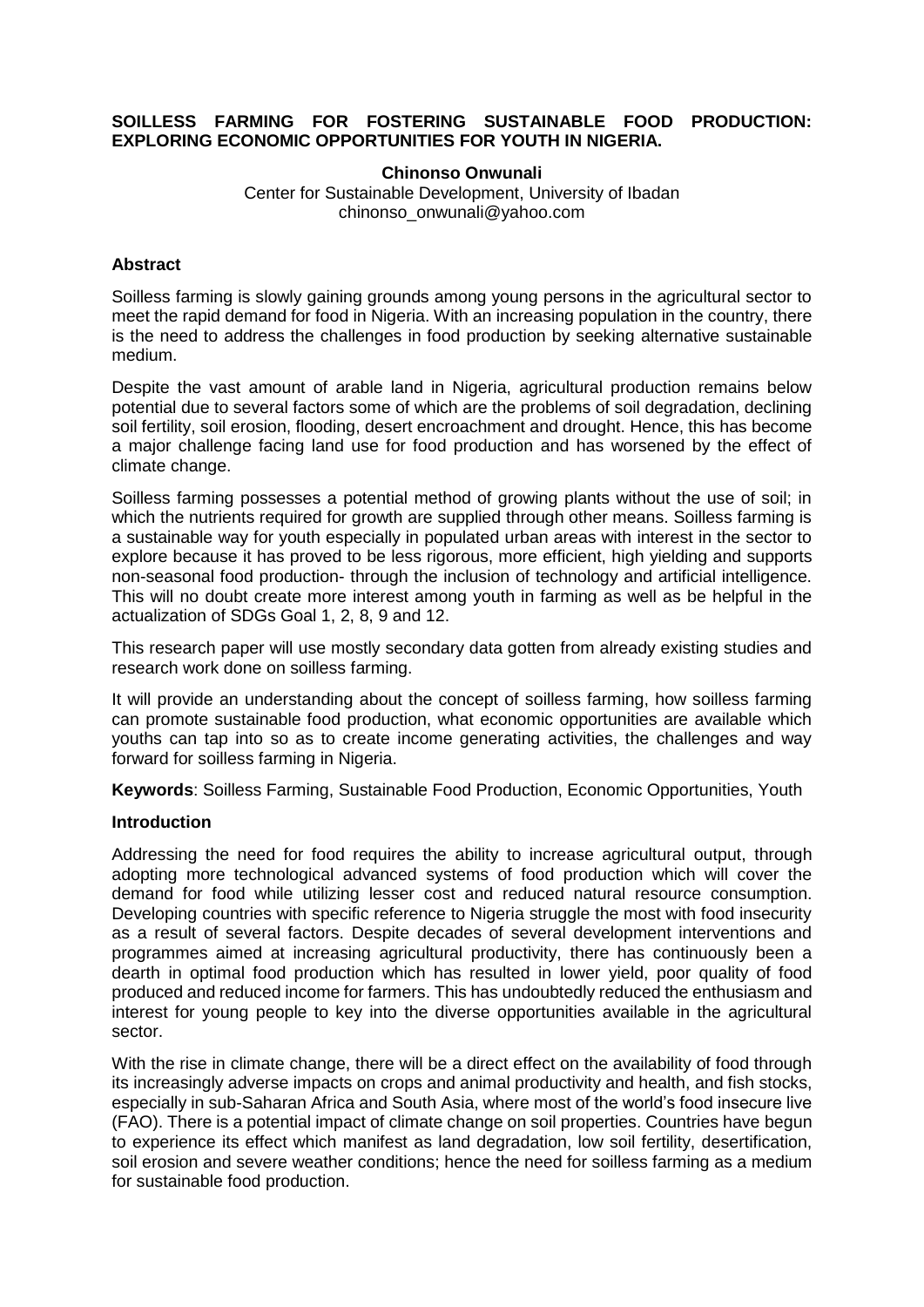Soilless farming in simple terms is growing of crops without soil, it is important to note that soilless farming isn't a way to replace soil but rather to complement soil (Ogbole,2019). There are different methods of soilless farming which are hydroponics, aeroponics, aquaponics.

**Hydroponics**- The definition of hydroponics has been broadened to mean "the cultivation of plants without soil'' (Soreno, 2009). In hydroponics, plants are grown in an inert medium such as rocks or coco coir fibre, and they are fed a solution containing a perfected mix of primary, secondary and micro-nutrients. Almost any kind of plant can be grown hydroponically, including veggies, herbs, fruits and flowers (Kazzaz et al, 2017)

**Aeroponics**- Aeroponics is the process of growing plants in an air or mist environment without the use of soil or an aggregate media. This is an alternative method of soil-less culture in growth-controlled environments. Aeroponics system refers to the method of growing crop with their roots suspended in a misted nutrient medium (Chiipanthenga et al 2012).

**Aquaponics**- Aquaponics is a combination of aquaculture (fish farming) and hydroponics (plant growing without soil). It is a closed-loop recycling fresh water system between fish and plant (Kyaw et al 2017). Aquaponics provides a solution to the main issues these two systems face; the need for sustainable ways of filtering or disposing of nutrient-rich fish waste in aquaculture and the need for nutrient-rich water to act as a fertilizer with all of the nutrients and minerals needed for plants grown through hydroponics (Surnar et al 2015).

In a research carried out on Comparison Between Growing Plants in hydroponic System and Soil Based System by Gashgari et al, 2018)show that hydroponic planting system has a better effect than traditional soil system as it makes plants heights grow faster. On the other hand, the planting system has no significate effect on the length of leaves. Moreover, seed type and the interaction between seed type and the planting system have no signification effect on plant growth. This is an indication that an enhanced farming system will contribute to improved economic development, providing food security and improved land management

The increasing number of youth population in Nigeria poses a great challenge of increased demand for food and resources, lack of employment, increase in social vices etc. It is asserted that an increase in the youth population of Nigeria without adequate social and economic investments to harness their potential could result in a [demographic](http://aps.journals.ac.za/pub/article/view/480) disaster rather than [demographic](http://aps.journals.ac.za/pub/article/view/480) dividend (Oluwasola et al). According to Bloomberg news, Nigeria's population reached 182 million in 2016 with more than half its people under 30 years of age, putting a severe strain on a nation suffering from a slowing economy and declining revenue (Mbachu, Alake 2016). The threat of an increasing youth population without adequate structures on ground to provide social and economic standing can be mitigated if adequate resources are invested into developing human capital, enhancing market relevant skills through quality training and providing support needed for job readiness or to start up their own enterprises.

# **Soilless farming and addressing the SDGs**

Enhancing sustainable food production plays a key role in achieving some of the Sustainable Development Goals (SDG). The SDGs are a universal call to action to end poverty, protect the planet and ensure that all people enjoy peace and prosperity (UNDP). The adoption and investment in soilless farming will play a major role in ensuring that the SDGs which aims to end poverty and hunger by 2030 can be achieved especially in Nigeria and other developing countries. The goals such as Goal 1- No poverty, Goal 2- Zero hunger, Goal 8- Decent work and Economic growth, Goal 15- Life on land; shows the importance of how promotion of sustainable agriculture can better enhance livelihood especially in the age of technological advancement.

Soilless farming touches on the three dimensions of sustainability which are; economic, environmental and social. "A sustainable farming system should be a profitable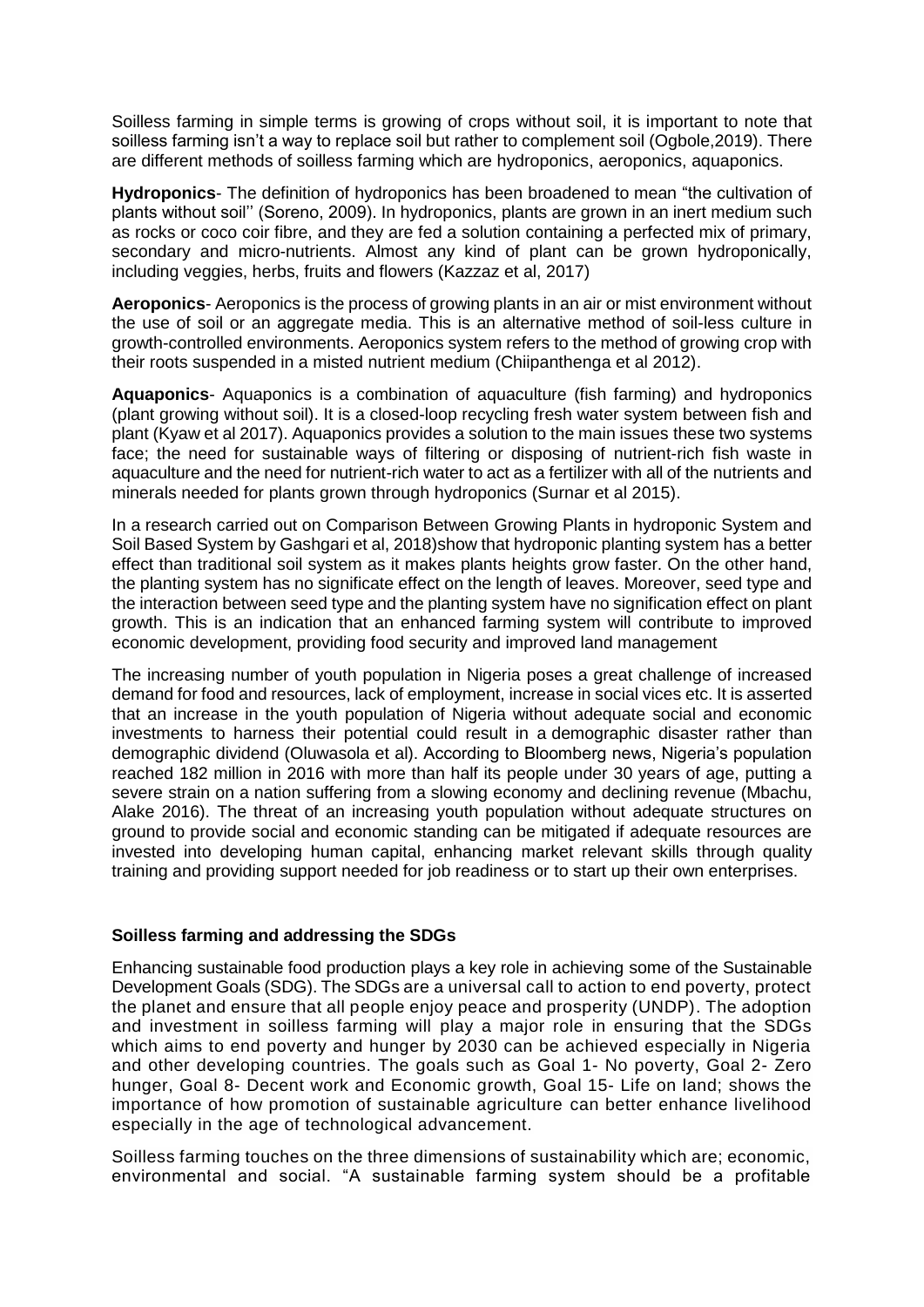business that creates mutually beneficial relationships among workers and the surrounding community, and contributes to the sound management of the land and other natural resources". To achieve the SDGs, emphasis should be placed on the importance of adopting innovative and technologically driven solutions to agriculture especially farming.

According to the FAO, Sustainable food and agriculture have great potential to revitalize the rural landscape, deliver inclusive growth to countries and drive positive change right across the 2030 Agenda (FAO, 2018).

# **Challenges faced by youth in exploring soilless farming in Nigeria**

While developments in more advanced countries show that they have moved beyond mechanised farming to technology-driven farming, Nigeria still largely depends on rudimentary farming appliances such as hoes, cutlasses and others to carry out farming activities. Despite the effort of the government to import farming machineries, some of these implements are not climate smart, as carbon emission from these machines has an adverse effect on the environment.

Nigeria's inability to develop technologically in the agricultural sector is as a myriad of challenges affecting the country. Some of which includes:

- i) **Poor infrastructure:** Lack of infrastructure has greatly hindered the development of Nigeria. One of the major infrastructural challenges that will greatly affect the involvement of youth in soilless farming is lack of stable power supply. Nigeria has continued to suffer from epileptic power supply and this poses a threat to running a successful soilless farming business. In as much as soilless farming uses lesser energy to run, it requires stable power supply to run certain equipment especially air pumps or water pumps (Tajudeen et al, 2018). Presently, the state of electricity supply in Nigeria is still low and this will hinder the successful running of the business.
- ii) **Initial cost of investment:** Despite how potentially lucrative soilless farming can be, it is quite capital intensive especially for young people who have not grown their capital to a certain level. This challenge is further emphasised by the limited number of funding opportunities available for young people to access loans, grants or other funding facilities. This is especially true for agribusiness and crop production in particular because of its high risk nature. In an interview with Ventures Africa, Alhaji Bello a fish farmer in Ibadan noted that installing a fully functioning hydroponics farm requires a certain amount of dedication and money. "Set-up cost two million naira (about USD 5,500) for an 8 x 30 meter space'' (Runsewe, 2018).
- iii) **Technical Know How:** soilless farming requires a good level of technical and scientific knowledge to successfully carryout crop production, however there is a shortage of skilled personnel to address this. This implies that transfer of knowledge and practical skills in this area will be challenging.

# **Future for soilless farming in Nigeria**

Despite the challenges and limitations involved engaging in soilless farming, there are still prospects for young people to explore the soilless farming space. For remarkable progress to happen in the agricultural sector, there is need for a transition into a more technological advanced and sustainable farming system. This can be achieved through collaboration of different stakeholders in the sector who are willing to invest the adequate resources required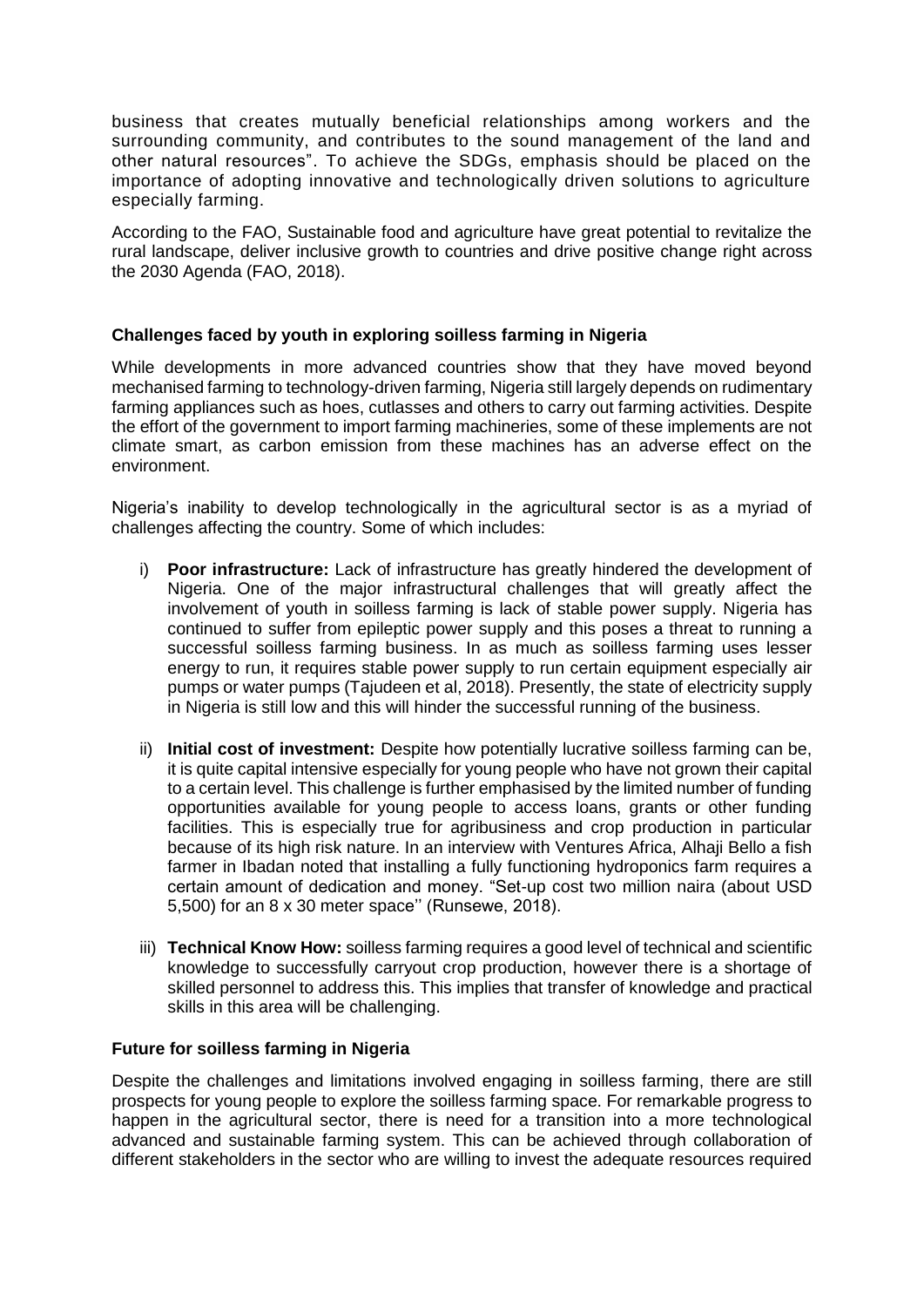as this is a huge investment. The government, private sector and non-governmental organizations have a role to play in ensuring this is achieved.

**The government-** in its bid to diversify the economy and re-focus on the non-oil sector should create an enabling environment for businesses to thrive. This can be achieved by ensuring agri-friendly policies which will ensure that bottlenecks and bureaucracies that frustrate prospective investors are removed. According to the FAO, a fundamental premise for delivering sustainable food and agriculture is the creation of an enabling policy environment and the need for sectoral ministries to change the way they work and coordinate policies across government. In addition, infrastructural development such as electricity and means of transporting farm produce should be worked on. Nigeria can tap into the large scale investment in renewable energies as a means to produce electricity for businesses and individuals.

*Private investors*- can get involved in this sector can invest funds to start up or scale up farms already practicing. This can be done through venture capitals and agricultural incubation hubs to ensure that funds available go to the right people. The private sector can further support in the provision of grants and loans; which is already happening but on a small scale. Also, private manufacturers can get involved by locally producing or fabricating equipment required for farming. This will reduce cost of importing and also create jobs for local manufacturers.

*Non-profit sector*- can provide donor support by collaborating with government and private sectors in the building and transfer of skills and knowledge. Also, they can be involved in upscaling innovation, supporting research and development, advocate for suitable agricultural policies, ensure collaboration among stakeholder.

The opportunities are diverse within the Soilless Farming value chain. More jobs can be created directly or indirectly in training and capacity building, sales of input, farm production, farm support, facility maintenance, research and development.

This farming system will make agriculture more youth friendly, less dependent on weather, more healthy food growth, increased economic gain which will lead to more jobs available and most of all improving livelihoods for farmers.

# **Conclusion**

Nigeria is a country currently facing the effect of climate change. Desertification, land degradation, flood, erosion among other natural disasters is affecting the yield and productivity of farmers who make up the bulk of the population; hence decreasing the income of farmers and negatively affecting their livelihood. To ensure food security, it is important that collaborative effort is made by all stakeholders to ensure that the future of farming is protected. Soilless farming is the future for agricultural revolution and youth inclusion in farming for Nigeria.

### **Reference**

A El-Kazzaz, A A El-Kazzaz. Soilless Agriculture a New and Advanced Method for Agriculture Development: an Introduction. Agri Res & Tech: Open Access J. 2017; 3(2): 555610. DOI: 10.19080/ARTOAJ.2017.03.55561[0https://www.pubs.ext.vt.edu/content/dam/pubs\\_ext\\_vt\\_e](https://www.pubs.ext.vt.edu/content/dam/pubs_ext_vt_edu/426/426-084/426-084_pdf.pdf) [du/426/426-084/426-084\\_pdf.pdf](https://www.pubs.ext.vt.edu/content/dam/pubs_ext_vt_edu/426/426-084/426-084_pdf.pdf)

Ajibade Lanre Tajudeen, Oyeniyi Solomon Taiwo. Soilless Farming – A Key Player in the Charles Maduabueke. Embracing technologies as a panacea for youth involvement in farming. The Guardian. Retrieved from [https://guardian.ng/features/embracing-technologies-as](https://guardian.ng/features/embracing-technologies-as-panacea-for-youth-involvement-in-farming/)[panacea-for-youth-involvement-in-farming/](https://guardian.ng/features/embracing-technologies-as-panacea-for-youth-involvement-in-farming/) on June 19, 2019.